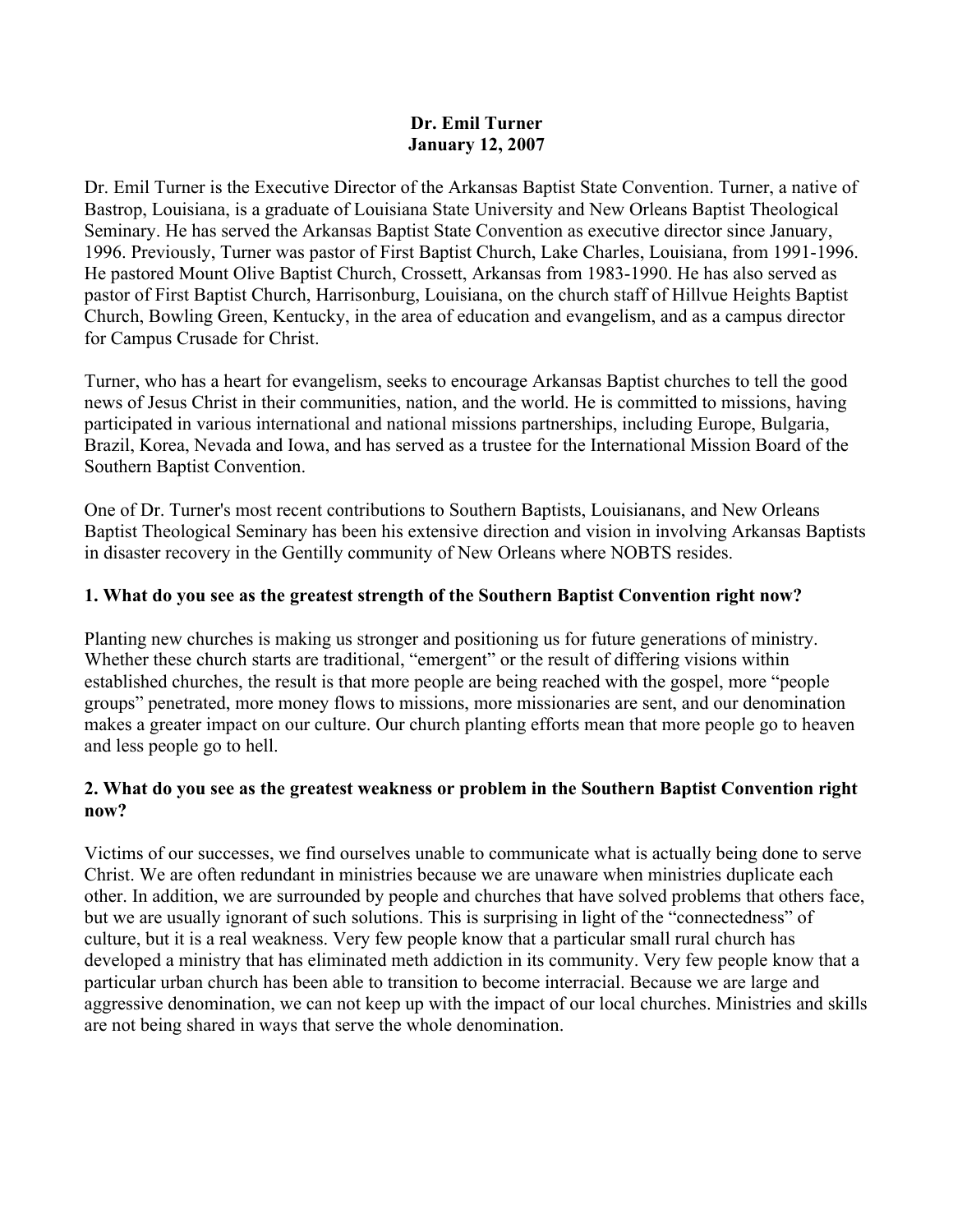# **3. What do you think is the greatest threat or challenge to the Southern Baptist Convention right now?**

Twenty years ago I would have answered that our greatest challenge was a type of liberalism that robbed churches of vitality and strength. Today, I believe our challenge can be described as a growing legalism that limits our ability to reach lost people, and focuses us on "policing" one another. While the SBC remains diverse, that diversity appears to be less theological than methodological. If we are not vigilant, legalism will do to us what liberalism was unable to do: make us sterile and cold.

# **4. What do you believe is the greatest opportunity for the Southern Baptist Convention right now?**

The Disaster Relief work has positioned the SBC to be the most influential force in New Orleans, LA. We can make a profound change that city if we will use the influence God has given us through our service there. We should be sending evangelism teams and church planting teams (with the guidance of the local association) to harvest the souls of those made ready by our DR teams. Never before have we had an opportunity to shape the culture of a major American city.

# **5. Some have suggested that the Southern Baptist Convention is likely to decline in the near future. What is your assessment of the future of the Southern Baptist Convention?**

Our missions focus, our constant concern for evangelism, the renewed interest in the Cooperative Program, the new church starts, the impact we have made recently through disaster relief efforts, the number of seminarians all convince me that we will be here until Jesus comes back.

# **6. What would you say to a young (or old) pastor who is considering leaving the SBC? Why should they stay a Southern Baptist?**

In the early 1980's I agonized over this issue. I had been a staff member with Campus Crusade for Christ, and was convinced that the SBC was not as evangelistic, nor as conservative as should have been. I was frequently offered the opportunity to pastor non-denominational churches. About that time I took a course under Dr. Howe, at NOBTS on the history of the SBC. It changed my thinking. I realized that the evangelism and Biblicism that I held dear were in the "DNA" of our denomination. I could not find a place where I could be more at home.

The last quarter century has confirmed my decision. The SBC did not disintegrate, nor slide into ineffectual liberalism. My ministry has been far more effective because of the cooperation with so many churches. My contributions, though weak, and limited have been multiplied like loaves and fishes and sent across the world. Anyone wishing to leave the SBC should ask two questions: Can you find a denomination with more compassion for the lost world? Can you accomplish more alone than you can with the SBC?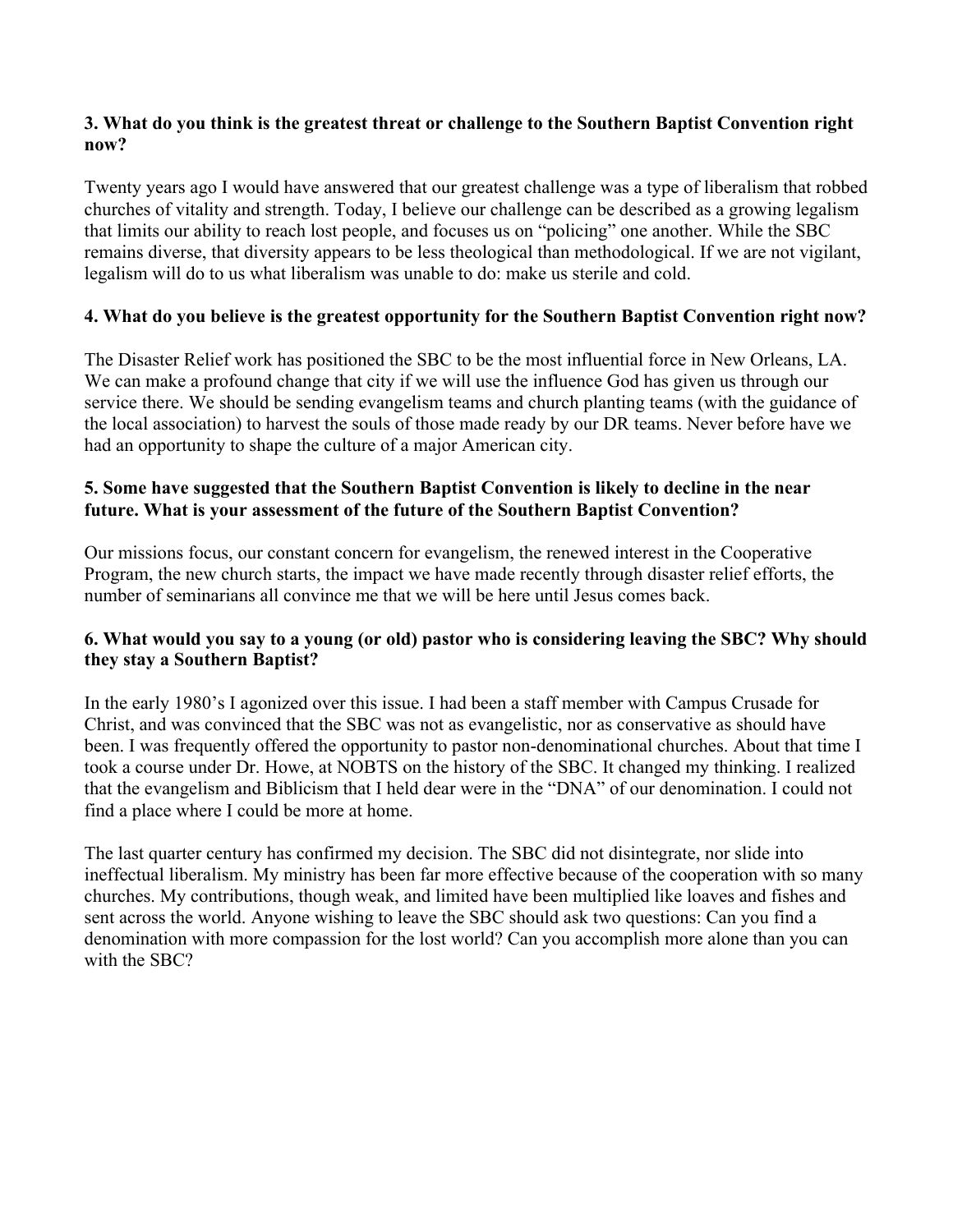#### **7. The resurgence of Calvinism in the SBC has been a controversial issue in some ways. What is your perspective on the resurgence of Calvinism in the SBC?**

Calvinism's impact on the SBC has been overstated. While it is a flash point for theological discussion, churches (which by the way, make up the SBC) are not shifting theological positions in any significant way. Calvinism becomes a point of contention in a church if a pastor attempts to press it upon the congregation, but I have observed many pastors who hold reformed theology who never make it an issue in their churches. The maturity of these pastors allows them to preach what they believe, while guarding their churches from controversy over this theological perspective. I do not believe Calvinism will rob us of our evangelistic zeal, nor do I believe that those who reject Calvinism have a defective theology.

The greatest danger from our current discussion of Calvinism is personal and individual. For some reason, theological debates seem to be accompanied by spiritual pride. Where pride exists there will be a quenching of spiritual power and ministry regardless of the theological positions you hold.

#### **8. The issue of elder rule has been controversial in many churches. What is your perspective on ruling elders as an expression of Baptist church polity and ecclesiology?**

Reactions against elders as church officers are based on Baptist history and on tradition. Older church members often react against the idea of the "rule" concept as much as they do the "elder" concept. While many of us believe that the terms "elder" and "pastor" should be seen as synonymous, I believe the New Testament allows for the leadership of elders as one of the models of church government. Practically, I have yet to see how elders enhance a church's ability to minister and reach lost people. Some pastors have assumed that by replacing deacons with elders that the church would function more smoothly. My observation is that this is true for a brief period of time. The second generation of elders functions much like deacons. The title or office of the church leader is secondary to the qualities within the leader. It matters little what the leader is called if he is godly, evangelistic, loves his church and his pastor, and seeks God's Kingdom here on earth. Fighting over the title of a church leader is far more hurtful to the church than anything else a leader can do.

# **9. What is your perspective on the emergent church movement?**

This movement is so eclectic and so diverse that it is difficult to say any one thing about it that is true of the whole movement. At the turn of the last century, the Arkansas Baptist State Convention had an intentional strategy to start "county seat" churches in every county in Arkansas. Some of them were no doubt weak, had poor leadership, and suspect theology. Now those churches are very different than they were 100 years ago. In the 1970's, the Jesus Movement gave rise to a very non traditional religious expression by people who had little or no church experience. Today, many of us who were involved in the Jesus movement are leaders in traditional SBC churches. A few years ago the "church growth movement" was in vogue. Today the principles of that movement are commonly practiced in SBC churches. No one knows what will happen to churches in the "emergent church movement". But twenty five years from now, some of those churches will be strong and making a solid impact, others will not. Our response should be to help clarify doctrinal non-negotiables for those attracted to that movement, and strengthen and encourage what is good. We must be careful not to disparage it through the use of "straw men" and negative stereotypes, but provide solid biblical guidance where possible.